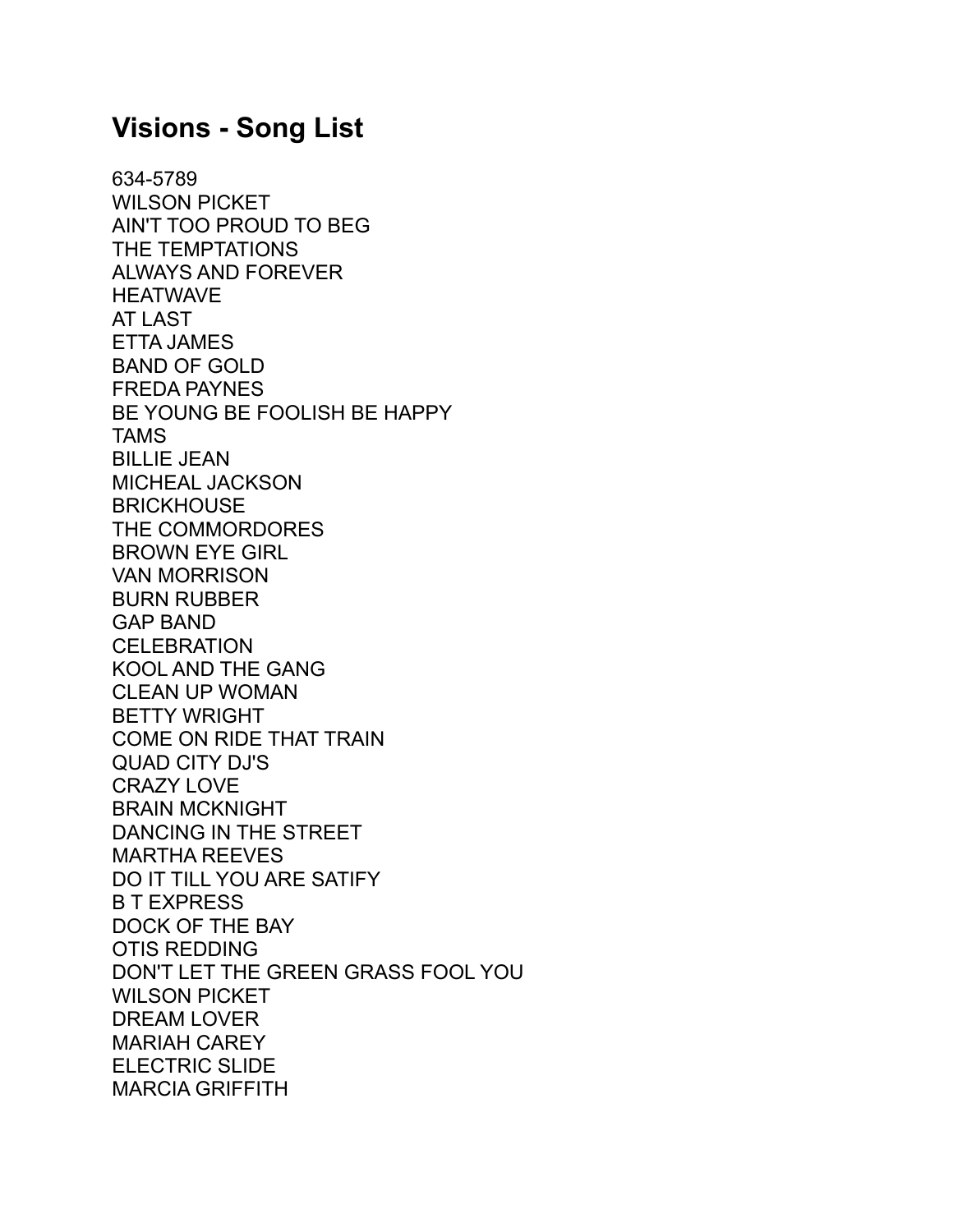END OF THE ROAD BOYS TO MEN ENDLESS LOVE LIONEL RICHIE & DIANA ROSS EVERYDAY PEOPLE ARRESTED DEVELOPMENT FIRE OHIO PLAYERS FREEWAY OF LOVE ARETHA FRANKLIN FRESH KOOL AND THE GANG **FRIENDS** TLC FRIENDS AND STRANGERS RONNIE LAWS GET DOWN ON IT KOOL AND THE GANG GOOD TIME CHIC GREATEST LOVE OF ALL WHITNEY HOUSTON GREEN ONIONS BOOKER T & THE MG'S HAMMER TIME MC HAMMER **HAPPY** PHARRELL WILLIAMS HEAVEN KNOWS DONNA SUMMERS HELLO LIONEL RICHIE HELP ME MAKE IT THROUGH THE NIGHT GLADY KNIGHT HIGHER & HIGHER WILSON PICKETT HOKEY POKEY RAY ANTHONY I FEEL GOOD JAMES BROWN I KEEP FALLING ALICIA KEYS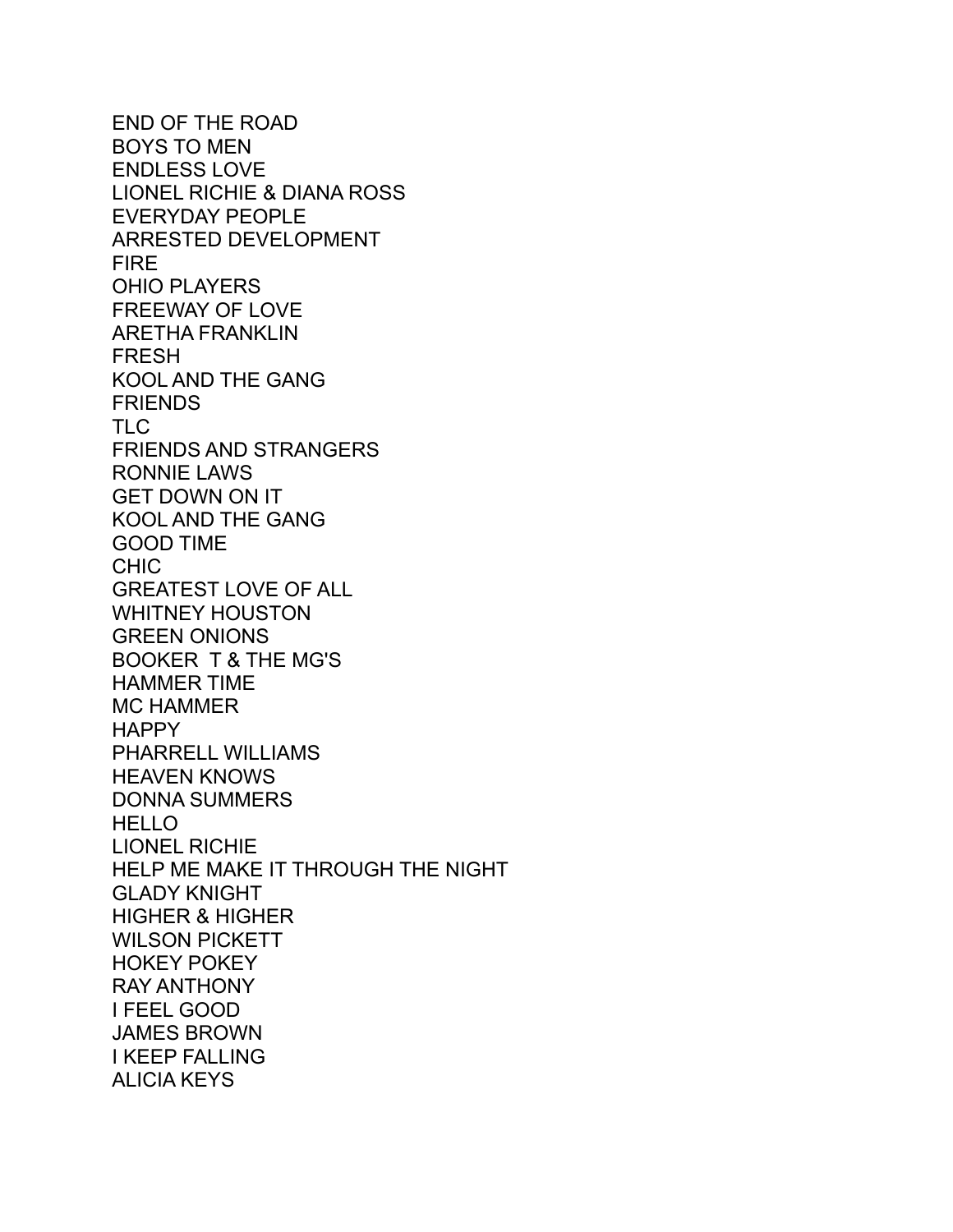I LOVE BEACH MUSIC THE EMBERS I WILL SURVIVE GLORIA GAYNOR I'LL TAKE YOU THERE STAPLE SINGERS IN THE MIDNIGHT HOUR WILSON PICKETT IT HAD TO BE YOU FRANK SINATRA IT'S ALRIGHT THE IMPRESSIONS IT'S MY PARTY CHAKA KHAN I'VE GOT LOVE ON MY MINE NATALIE COLE JUST MY IMAGINATION THE IMPRESSIONS KILLING ME SOFTLY ROBERTA FLACK & THE FUGEES **KISS PRINCE** KNOCK ON WOOD EDDIE FLOYD LADY KENNY ROGERS LAND OF 1000 DANCES WILSON PICKET LAST DANCE DONNA SUMMERS LET IT WHIP THE DAZZ BAND LET'S GET IT ON MARVIN GAYE LETS STAY TOGETHER AL GREEN LIVING FOR THE LOVE OF YOU ISLEY BROTHERS LOVE OVERBROAD GLADYS KNIGHT LOVE TRAIN THE OJAYES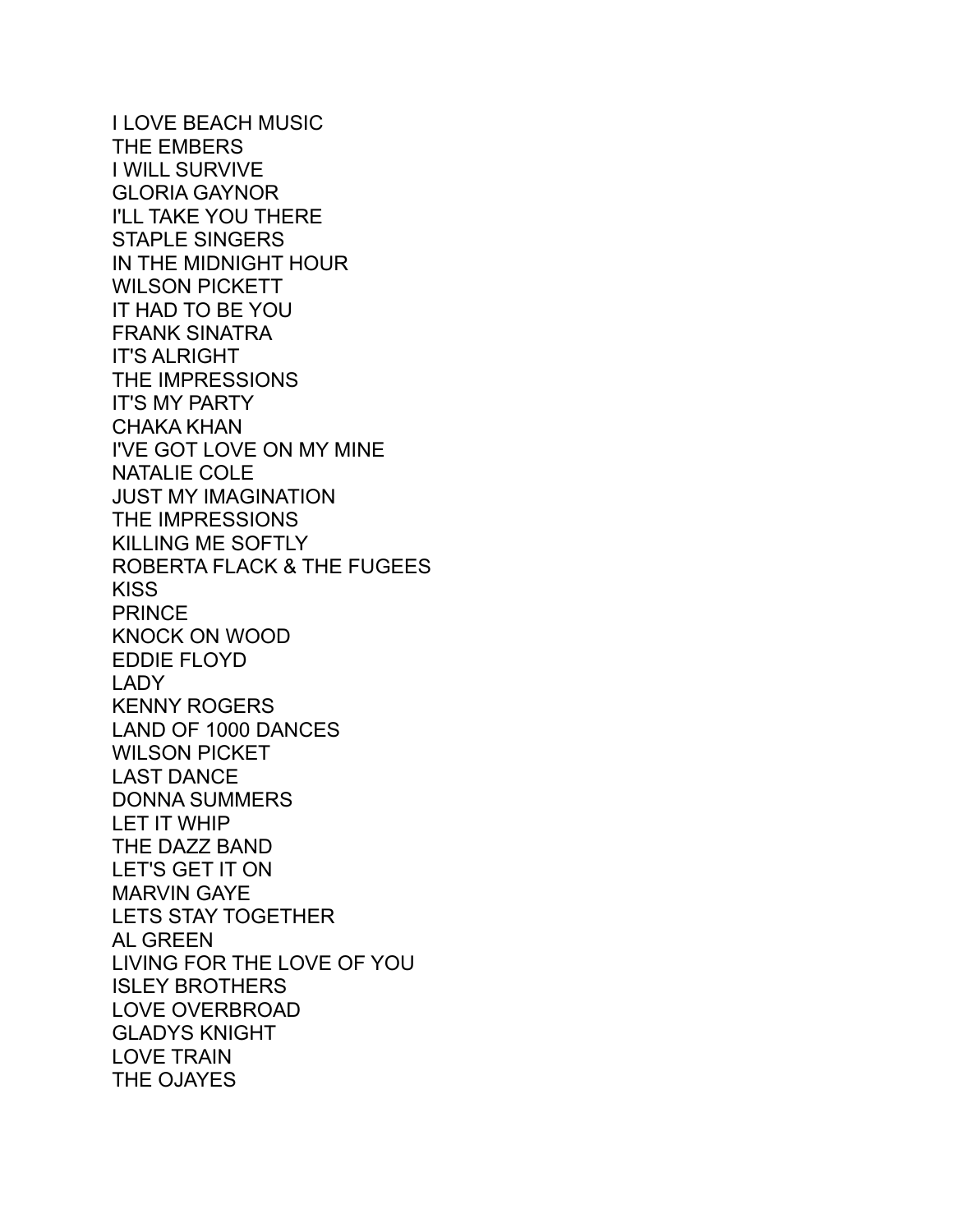MEMBERS ONLY BOBBY BLAND MR. MAGIC ROBERTA FLACK MS. GRACE THE TYMES MUSTANG SALLY WILSON PICKETT MY GIRL THE IMPRESSIONS NOBODY KNOWS TONY RICK PROJECT OH GIRL CHI LITES OLD TIME ROCK AND ROLL BOB SEGAR ON AND ON ERYKAH BADU OUR LOVE NATALIE COLE PAPA WAS A ROLLING STONE **TEMPTATIONS** PERROGATIVE BOBBY BROWN PLAY THAT FUNKY MUSIC WILD CHERRY PROUD MARY IKE AND TINA TURNER PURPLE RAIN PRINCE REAL LOVE MARY J BLIGE RESPECT ARETHA FRANKLIN RIGHT KINDA OF LOVER PATTI LABELLE ROCK ME ALL NIGHT LONG ROY C SAD LOVE SONG TONI BRAXTON SEX MACHINE JAMES BROWN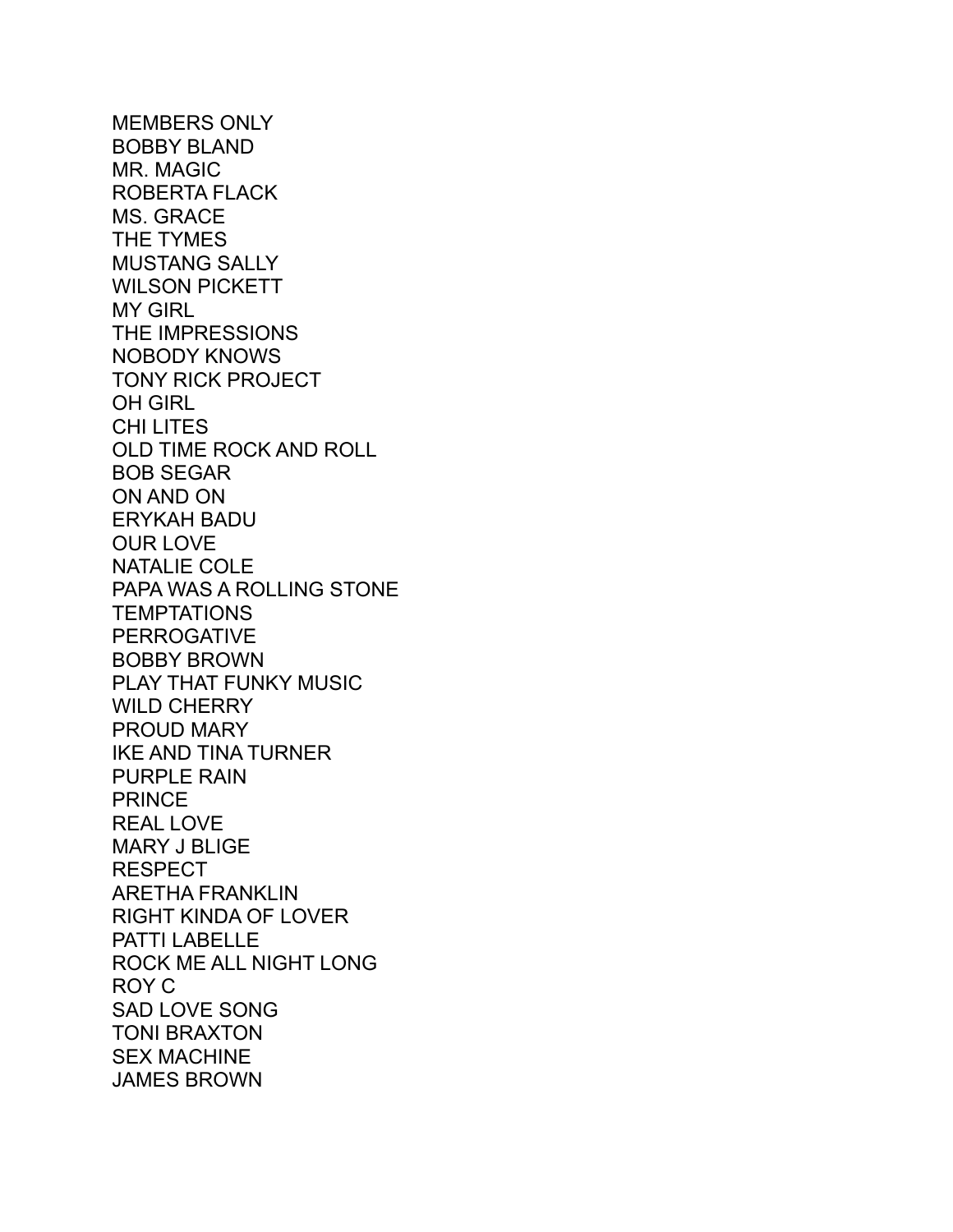SEX YOU UP COLOUR ME BAD SHAME EVERLYN KING SHE'S A BAD MAMA JAMA CARL CARLTON SHU SHU WHITNEY HOUSTON SIGNED SEALED DELIVERED STEVIE WONDER SKIN TIGHT OHIO PLAYERS SLIDE THE BARKAYS SON OF A PREACHER MAN DUSTY SPRINGFIELD SOUL MAN SAM AND DAVE STAND BY ME BEN E. KING STILL THE ONE SHANIA TWAIN **STROKIN** CLARENCE CARTER SUGAR PIE HONEY BUNCH THE FOUR TOPS SUPER FREAK RICK JAMES SWEAT C&C MUSIC FACTORY SWEET LOVE ANITA BAKER THAT'S THE WAY I LIKE IT KC & SUNSHINE BAND THE TWIST CHUBBY CHECKER THE WAY YOU LOOK TONIGHT FRANK SINATRA THIS IS HOW WE DO IT MONTEL JORDAN THIS WILL BE NATALIE COLE